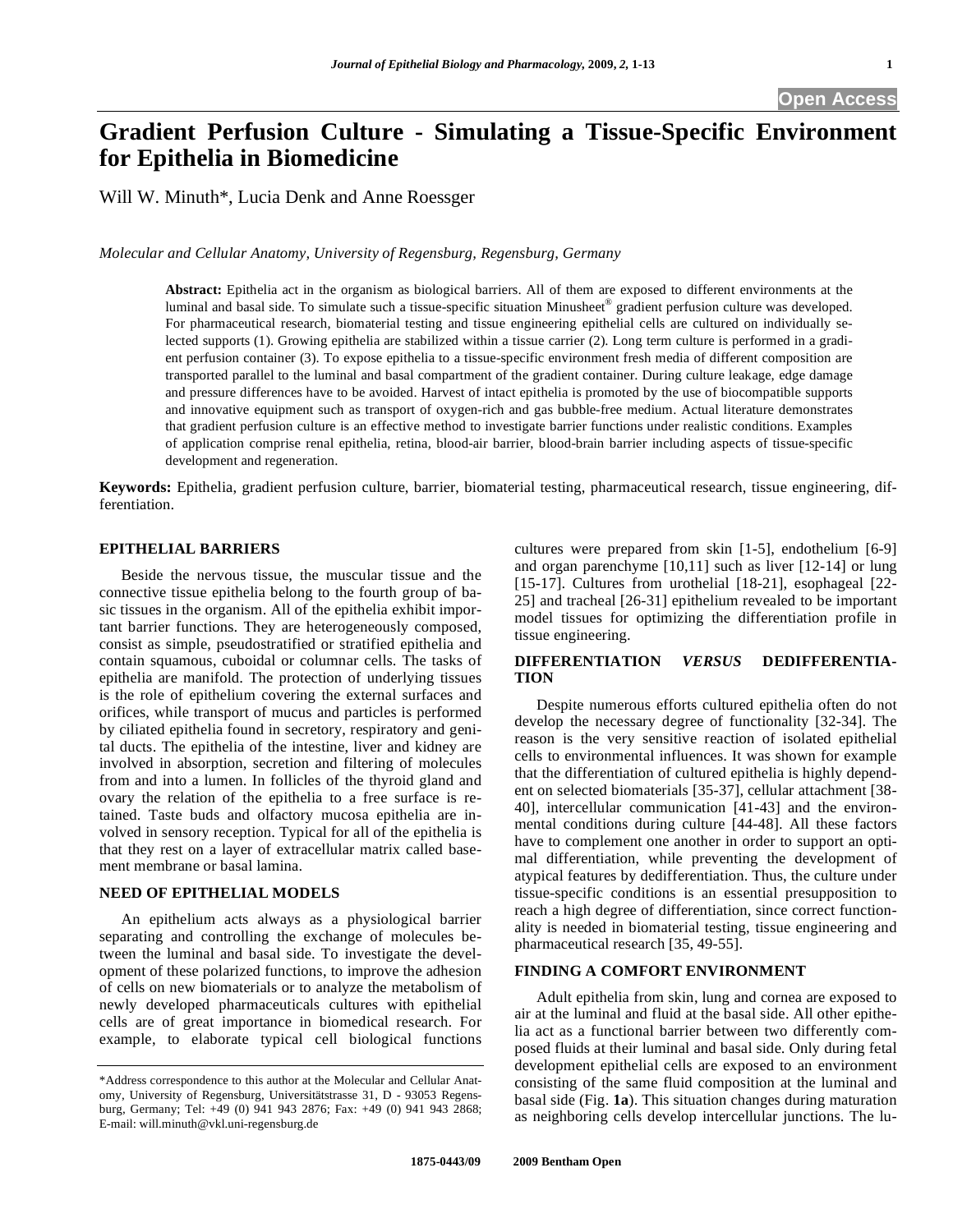minal and basal sides of the epithelium become polarized and a functional barrier develops (Fig. **1b**). Yet the epithelia start to be exposed to different environments. Such mature epithelia exhibit continuous barrier functions throughout their life span and control thereby the transport of molecules from one side to the other.



**Fig. (1).** Schematic illustration of epithelial development. (**a**) An immature epithelium does not provide a barrier function. The junctional belt is not fully developed, therefore the uncontrolled passage of molecules is possible *via* the paracellular shunt (short arrows). (**b**) In the matured state the tight junctions are sealing and the paracellular shunt is closed. The epithelial barrier is yet intact and the epithelial cells mediate selective passage of molecules (arrow head). BL basal lamina.

 To investigate specific features epithelial cells can be cultured in classical culture dishes. When a serum-containing medium is used, the cells adhere to the polystyrene surface, divide and sprout out until a more or less confluent monolayer is established (Fig. **2a**). However, in most of the cases it is observed that the sprouting cells do not develop the required degree of polarization and functionality when growing in this environment. A limiting factor is the unequal distribution of nutrients and oxygen supply. One side of the epithelial cells is resting on the bottom of the dish, where a significantly reduced supply of nutrients and oxygen is found as compared to the side facing the culture medium. Comparing the bottom of a culture dish with the site of origin this is a non-physiological situation for the growing cells, which in turn does not promote the development of polarization.

 To improve the culture environment for epithelia filter inserts can be applied [23,56-60]. The cells grow on a filter, which is fixed on a cylinder. Offering a culture medium the epithelial cells are now exposed to an equal distribution of nutrients and oxygen supply at the luminal and basal sides. As long the cells are non-confluent a free exchange beween the luminal and basal sides of the epithelium is given (Fig. **2b**). However, a non-controlled mixing of media between the luminal and basal side of the epithelial cell layer represents a non-physiological situation and results in an un-typical biological short circuit current.

 When a confluent cell monolayer is reached, the epithelium can now be provided with media of different electrolyte composition at the luminal and basal side. Yet, full polarization and transport features are up-regulated, which can be registered as trans-epithelial potential difference respectively resistance in physiological set-ups (Fig. **2c**). However, the long term maintenance of epithelia in a filter insert cultured in a fluid gradient is problematic due to the stagnant environment and the un-equal volume of medium fluid between the luminal (small) and basal (big) compartment. In consequence, a continuous fluid gradient between the luminal und basal side of the epithelium cannot be maintained over prolonged periods of time in the stagnant environment of a culture dish.



**Fig. (2).** Schematic illustration of different culture conditions for epithelia. (**a**) Suboptimal development of epithelial cells at the bottom of a culture dish. (**b**) Non-confluent epithelial cells cultured in a filter insert. (**c**) Confluent epithelial cells cultured in a filter insert. (**d**) Confluent epithelial cells cultured on a support within a tissue carrier inside a gradient container with constant luminal and basal transport of fresh medium (long arrows). The leaky barrier is demonstrated by short arrows, while the intact epithelial barrier is indicated by arrow heads.

## **CONTINUOUS FLUID GRADIENT**

 To provide epithelia by a continuous flow of always fresh media at the luminal and basal side gradient perfusion cul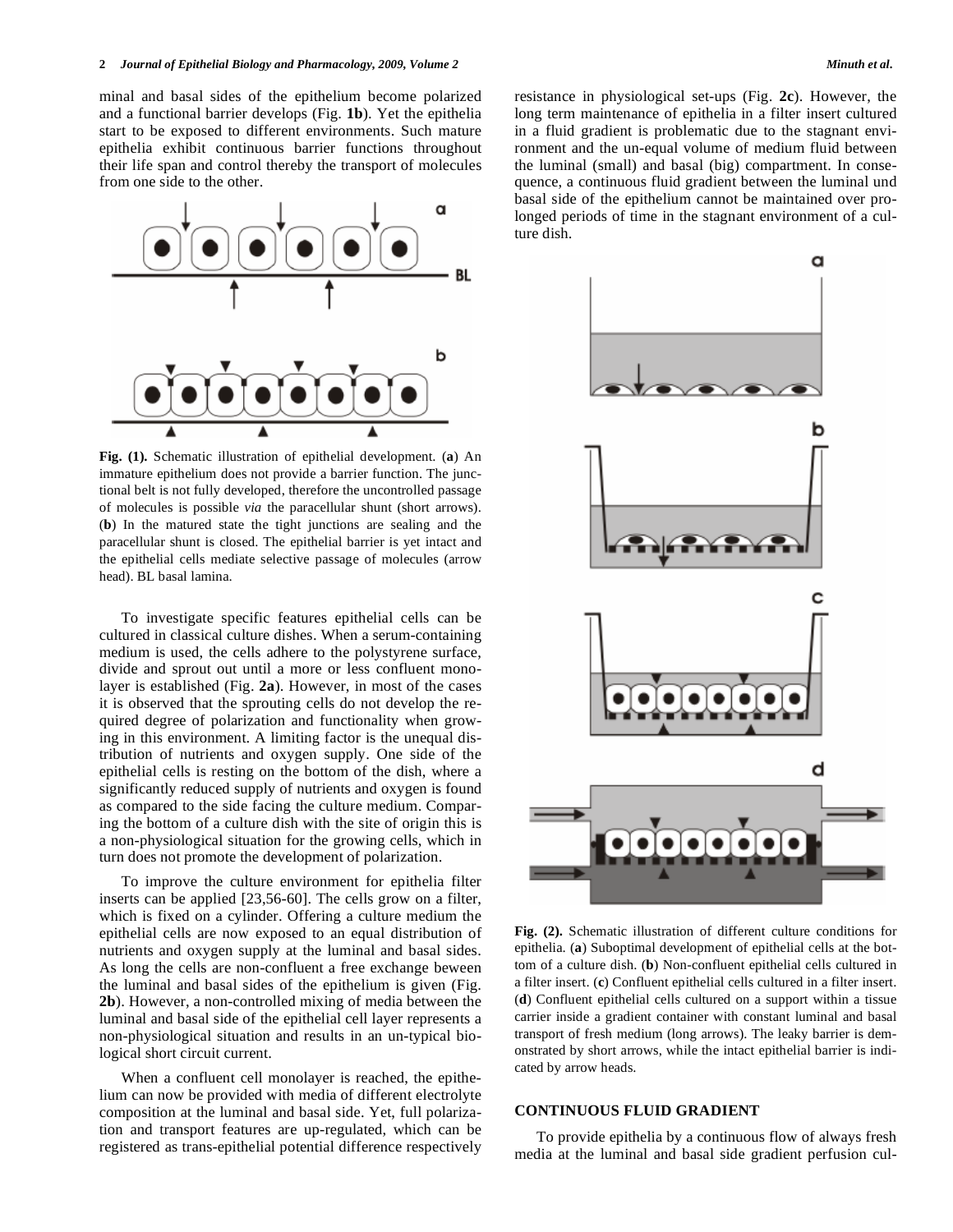ture has to be applied (Fig. **2d**). Since such a technique was commercially not available, a special system was designed, machined and continuously improved [61-63]. Over prolonged periods of time the developed gradient perfusion culture technique should meet the individual needs for epithelia resulting in a high degree of cellular differentiation [64-67].

 During construction of equipment for gradient perfusion culture multiple experimental steps had to be taken into consideration, for example to understand how to maintain epithelia as a living barrier in a permanent fluid gradient over a longer space of time. In this context it was necessary to learn about close adherence of epithelial cells on selected biomaterials used as mechanical support and to investigate problems related to resistance to fluid stress. During gradient perfusion culture the epithelia have to tolerate different fluid composition at the luminal and basal side over prolonged periods of weeks maintaining differentiation and epithelial barrier function. Specific conditions are now elaborated for different types of epithelia so that they develop in gradient perfusion culture cell biological features closely resembling their functional counterparts found within the organism. This was achieved by solving technical needs in combination with cell biological requirements [63]. Performance of gradient perfusion culture appears quite simple at first sight. However, closer examination reveals that it is a sophisticated technique, which requires knowledge, experience and extensive practise in order to generate intact epithelia in long term culture experiments.

## **TECHNICAL REQUIREMENTS**

 In the organism epithelia are continuously supplied with fresh nutrients and oxygen, while metabolic waste products are eliminated. To offer such a physiological environment under *in vitro* conditions on the one hand technical equipment is required, on the other hand the development of a sealing epithelium within the gradient perfusion culture container is essential. The sealing of an epithelium in turn depends on an optimal adherence and confluent growth of cells on a selected support material, which occurs on a tissue carrier placed inside a gradient perfusion culture container. Thus, only an optimal interaction between the technical equipment and the growing epithelial cells results in the development of an intact physiological barrier.

The generation of functional epithelia in a gradient perfusion culture container is an interactive process. It depends on:

- 1. Adherence of cells on an individually selected support (Fig. **3a**).
- 2. Protection of growing cells within a Minusheet $^{\circ}$  tissue carrier (Figs. **3b**, **c**).
- 3. Culture of epithelia in a gradient perfusion container (Figs. **4**, **5**, **6 e**,**f**).
- 4. Transport of oxygenated but bubble-free medium (Fig. **6**).
- 5. Avoiding pressure differences (Figs. **7**, **8**).

# **Selection of an Individual Support**

 In gradient perfusion culture epithelia have to resist fluid stress and media of different composition at the luminal and basal side. One of the prerequisites for an optimal epithelial development is therefore the positive interaction of cells with a support selected as a basal lamina substitute. To obtain a perfect confluent growth of cells the support has to show complete biocompatibility [64-68]. The spectrum of prospective materials is broad. More rigid support materials such as nitrocellulose, polycarbonate or polyester are available in form of membranes, foils or meshes. All of these materials are applied to improve the mechanical stability and to promote differentiation of the cultured epithelium. Rigid materials such as nitrocellulose or polycarbonate can better withstand deformation during fluid stress resulting from pressure differences in the gradient perfusion culture container. The selected support has to be permeable and should have enough porosity allowing free exchange of molecules (pores  $> 0.2$  μm). Many of described materials are commercially available as discs measuring 13 mm in diameter. Other materials have to be excised by a punching tool in order to fit into a tissue carrier. Finally, before cell seeding the selected support has to withstand a sterilization procedure without loosing its specific properties for cell adherence.

## **Support within a Tissue Carrier**

 In order to prevent damage of the growing epithelial cells the selected support is transferred to a tissue carrier made of Procan® (Fig. **3a**). For mounting the support is placed for



**Fig. (3).** Illustration of a tissue carrier used inside a gradient perfusion culture container. (**a**) A suitable biomaterial such as filters with 13 mm diameter is placed in a holder (black) and fixed by a tension ring (white). (**b**) Surface view on a mounted tissue carrier. (**c**) Adherence of cells is performed in a 24-well culture plate.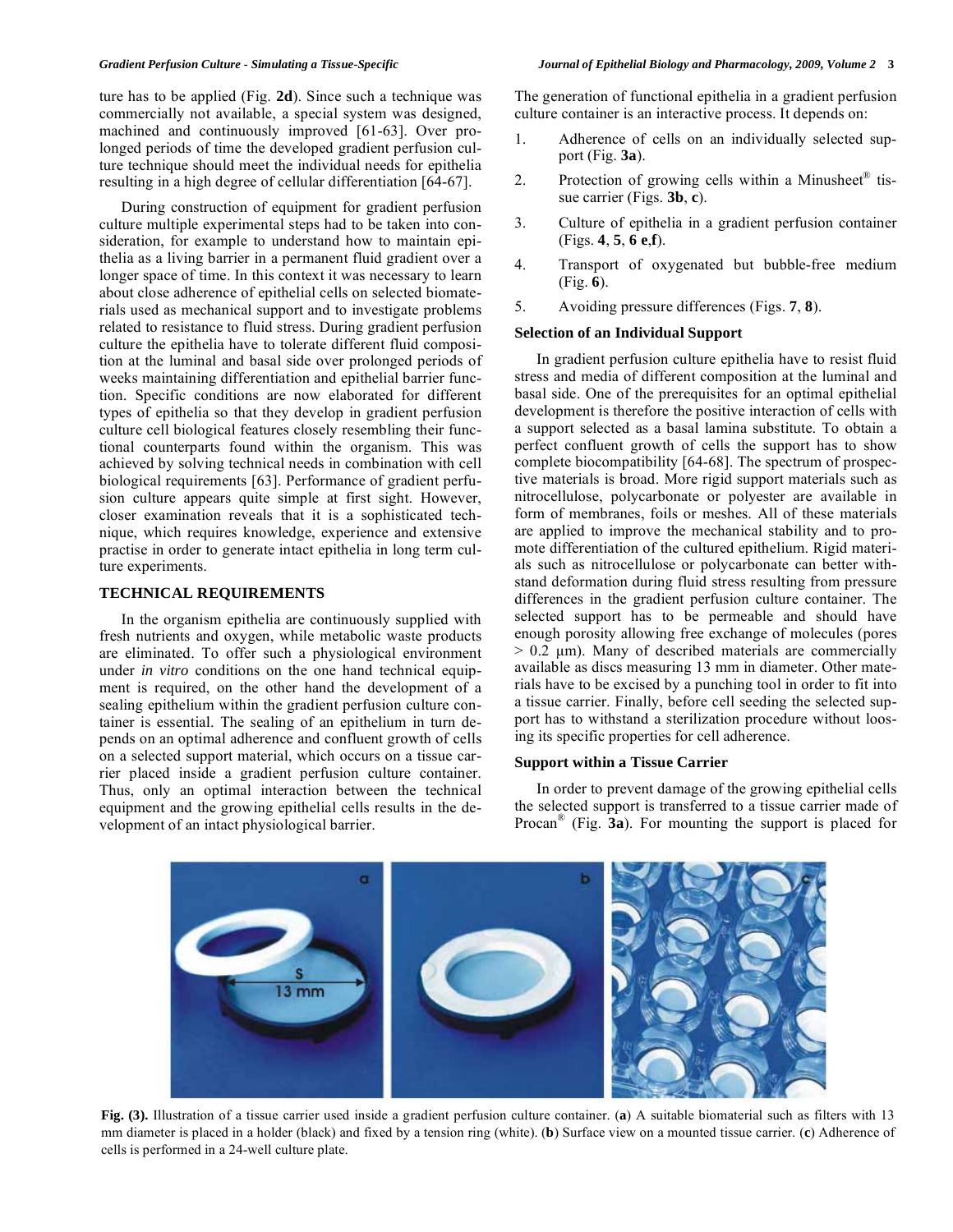example into the lower part (black) of a Minusheet® tissue carrier and is stabilized by a tension ring (white) (Fig. **3b**). Another type of tissue carrier can hold flexible sheets of natural extracellular matrices (not shown). In this case the material is held in place by a silicone ring like the skin of a drum. In both cases the fixation within a tissue carrier leads to an exact orientation, stabilizes the developing epithelium, prevents mechanical damage and facilitates handling during transport.

 The tissue carrier is resting on small protrusions. It allows medium supply at the luminal und basal side, when used for cell seeding at the bottom of a culture dish (Fig. **3c**). Since a tissue carrier is flat, it can be turned the way that seeding of cells on both sides for co-culture experiments becomes possible.

## **Gradient Perfusion Culture Container**

 A gradient container is CAD-constructed and CNCmachined out of polycarbonate (Makrolon®) in a specialized work shop (Minucells and Minutissue, Bad Abbach, Germany). During fabrication the machined surfaces are treated with a specific lubricant. This treatment makes the inner surfaces of the container non-attractive for cell attachment and causes cells to grow exclusively on the support and not to spread across the tissue carrier. A gradient container typically can hold 1 (Fig. **4a**,**b**) or 6 (Fig. **4c**,**d**) tissue carriers. The flat form of a tissue carrier guarantees an exact geometrical placement of the growing epithelium within a gradient perfusion culture container. This specific construction facilitates the uniform supply of medium to the luminal and basal sides. Gradient culture experiments under visual control can be performed using a special microscope container (Fig. **4e**,**f**). In this case the tissue carrier with a diameter of 13 mm is mounted between a transparent lid and base part.

 In a gradient perfusion culture container (Fig. **4**) the tissue carrier is held in place between the base part and the lid (Fig. **2d**). By this principle of construction the luminal and basal side can be provided with individual media mimicking a tissue-specific environment for epithelia. Fresh culture medium is continuously transported into the gradient container at one side, while the metabolized medium is removed to the other side.

## **Housing**

 Gradient perfusion culture experiments are performed under room atmosphere at a constant temperature of usually 37°C. This can be achieved by placing the gradient perfusion culture container onto a thermo plate (MEDAX-Nagel, Kiel, Germany) covered by a removable lid (Fig. **5**).

#### **SELECTION OF MEDIA**

 Gradient perfusion culture can be performed principally with all culture media. Publications from several laboratories show that gradient perfusion culture was successfully performed with HBSS, DMEM, IMDM or others [67, 69-71]. Depending on the experimental design some of the media contain serum as a supplement, while in other series serumfree media are applied. The typical medium used for gradient perfusion culture in our laboratory is serum-free Iscove`s modified Dulbecco`s medium (IMDM; order # 21980 - 032; Gibco/Invitrogen, Karlsruhe, Germany) for embryonic collecting duct (CD) epithelia derived from renal stem/progenitor cells [64,66,67]. In this case aldosterone (1 x  $10<sup>-7</sup>M$ ; Sigma-Aldrich Chemie, Munich, Germany) is added



**Fig. (4).** Photographs showing different kinds of gradient perfusion culture containers. Each gradient perfusion culture container consists of a basal and upper part. The tissue carrier is placed in the space inbetween. (**a - d**) A gradient container typically can hold 1 (**a, b**) or 6 (**c, d**) tissue carriers. (**e, f**) Gradient culture experiments under visual control are performed by a special microscope container.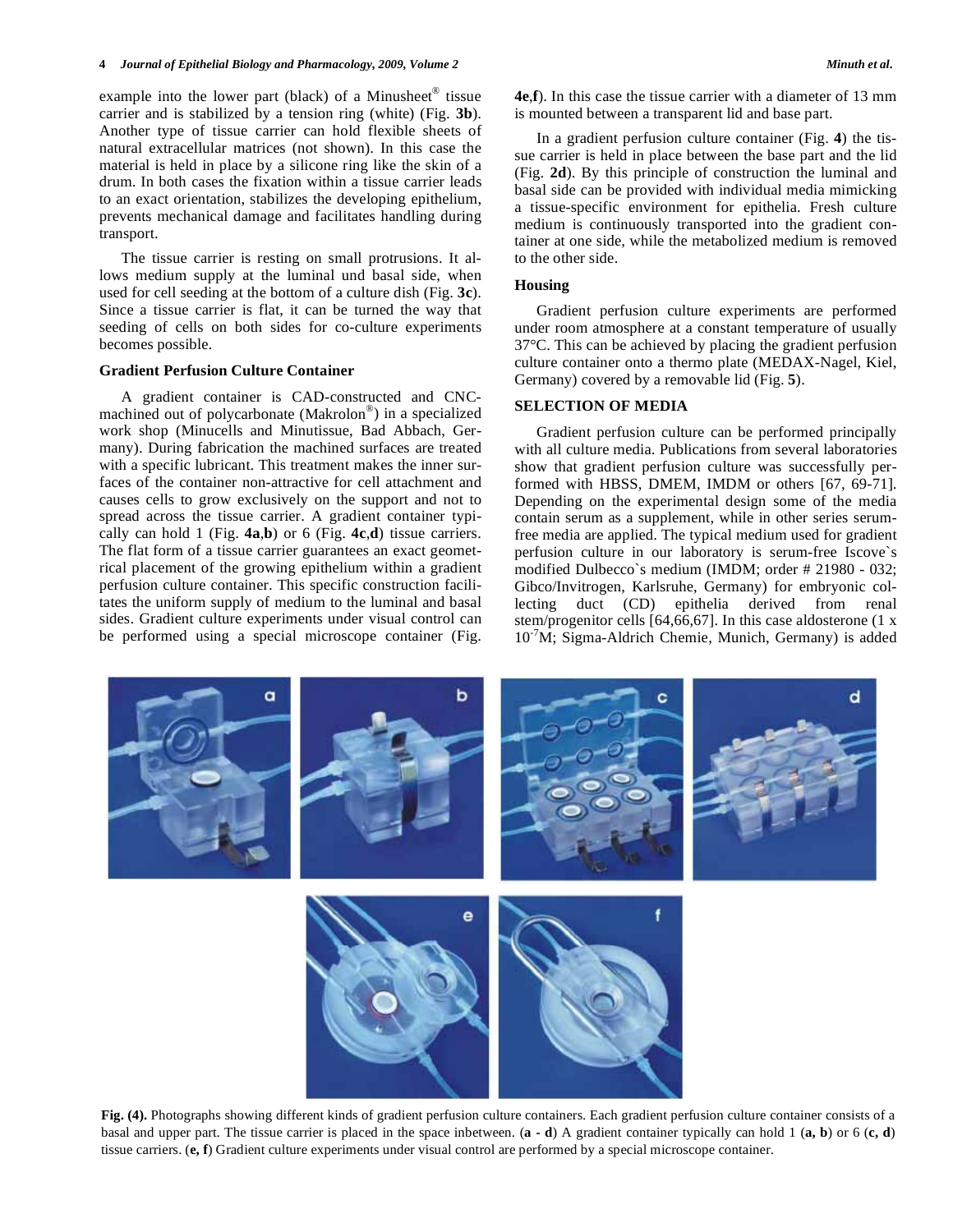

**Fig. (5).** Gradient perfusion culture is performed on a laboratory table. A peristaltic pump (left side) transports the media (1 ml/h) from the storage bottles to a gas expander module and onward to a gradient container. The waste medium is collected in the bottles on the right side. A heating plate and a lid maintain the desired temperature.

as tubulogenic factor and 1% antibiotic-antimycotic solution (Gibco/Invitrogen) is used to prevent growth of microorganisms.

## **Maintenance of Correct pH**

Conventional culture media for the use in a  $CO<sub>2</sub>$ incubator are normally buffered by a system containing a defined amount of NaHCO<sub>3</sub>, 95% air and 5%  $CO<sub>2</sub>$  to maintain a constant pH of 7.4. When such a buffer system is used in gradient perfusion culture outside a  $CO<sub>2</sub>$ -incubator under room atmosphere  $(0.3 % CO<sub>2</sub>)$ , pH will shift out of the physiological into the alkaline range. In consequence, the medium has to be stabilized by reducing the  $NAHCO<sub>3</sub>$ content and/or by adding a biological buffer.

 Equilibration of a culture medium to maintain a constant pH under room atmosphere can be performed in a 24-well culture plate. Each well is filled with 1 ml of the selected culture medium. Then an increasing concentration from 10 to 50 mmol/l HEPES (Nr. 15630-056, Gibco/Invitrogen) and/or 0.1 to 1.5% Bufferall (Nr. B-8405, Sigma-Aldrich Chemie) is added to each of the wells. For the following 24 hours the culture plate is incubated on a thermo plate at 37°C under room atmosphere. After equilibration the pH in each well is measured with a pH meter or with a whole blood analyzer such as the Stat Profile 9 Plus (Nova Biomedical, Rödermark, Germany). In that way the HEPES respectively Bufferall concentration, which yields a medium pH between 7.2 and 7.4 under room atmosphere, can easily be determined. Determination of the pH just by observation of the phenol red indicator is not recommended, since phenol red is not sensitive enough to indicate small pH shifts around the physiological range between pH 7.2 and 7.4.

## **Content of Respiratory Gas**

 Epithelial tissues have highly individual oxygen requirements [72]. For that reason it is important to individually adjust the respiratory gas content in perfusion cultures. Oxygenation in gradient perfusion culture is obtained by transporting media through 1 m long highly gas-permeable silicone tubes with 1 mm inner and 3 mm outer diameter to allow optimal exchange of gases. The tubing is highly gaspermeable and guarantees optimal diffusion between culture medium and surrounding room atmosphere.

## **Metabolic Parameters**

 To allow continuous control of the fluid environment throughout an experiment, medium for analysis is aspired with a sterile syringe through a T–connection in the tube directly before or after the gradient perfusion culture container. Since the epithelia are exposed to a luminal and basal fluid environment, specimens of media are collected additionally from the luminal as well as the basal medium [73] (Table **1**).

## **TRANSPORT OF MEDIUM**

 Epithelia within a gradient perfusion culture container have to be supplied with a continuous flow of fresh, oxygenated culture medium in order to obtain constant nutrition and to avoid unstirred fluid layers achieving a high degree of histotypical differentiation.

#### **Uni-Directional Transport**

 Transport of culture medium is best accomplished using a slowly rotating peristaltic pump designed to deliver very low adjustable and parallel pump rates (Fig. **5**). For example, it is favorable for the development of epithelia to transport medium at a rate of 1 ml/h for a 2 week culture period using an IPC N8 peristaltic pump (ISMATEC, Wertheim, Germany). In this scenario fresh culture medium is continuously supplied from a storage bottle to the gradient container. The metabolized medium is collected in a separate waste bottle and consequently not re-circulated. This guarantees on the one hand a constant nutrition and oxygen supply, while on the other hand a continuous elimination of harmful metabolic products is obtained.

 Medium transport is normally started by drawing the medium up from the bottom of a storage bottle through tubes connected with the inside of the bottle cap. The suction force of the pump has to be high enough in order to overcome the difference in elevation of medium within the storage bottle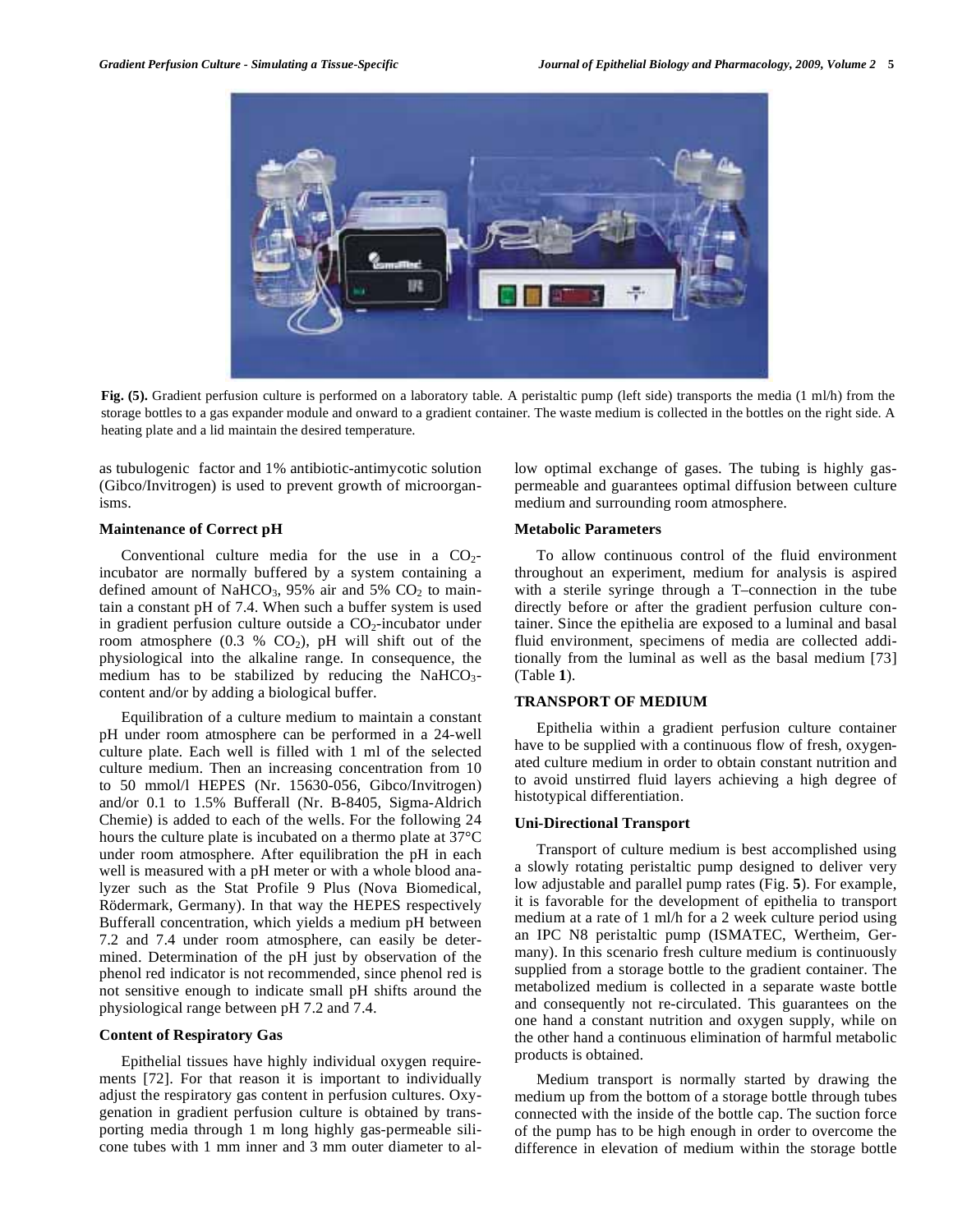**Table 1. Physiological Parameters in Gradient Perfusion Culture Including a Sealing Epithelium on the Luminal and Basal Side in the Afferent and Efferent Tubes. During Culture the Epithelium is Exposed to a Gradient with a Na<sup>+</sup> -Load at the Luminal Side (130 Versus 117 mmol/l Na<sup>+</sup> )** 

|         | <b>Parameters</b>            |                                   |                 |                  | <b>Efferent</b>  |
|---------|------------------------------|-----------------------------------|-----------------|------------------|------------------|
| Luminal | $\text{IMDM} + \text{NaCl}$  | $\mathrm{Na}^+$                   | mmol/l          | 130.0            | 129.7            |
|         |                              | $\mbox{K}^+$                      | mmol/l          | $4.0\,$          | 3.9              |
|         |                              | $\mathbf{C}\mathbf{l}^{\text{-}}$ | $\mbox{mmol/l}$ | 91.5             | 91.0             |
|         |                              | $\mathrm{Ca}^{++}$                | $\mbox{mmol/l}$ | $1.1\,$          | $1.1\,$          |
|         |                              | Osmolarity                        | mOsm            | 275              | 275              |
|         |                              | pH                                |                 | 7.4              | $7.4\,$          |
|         |                              | pO <sub>2</sub>                   | mmHg            | 193.7            | 191.6            |
|         |                              | pCO <sub>2</sub>                  | mmHg            | 10.7             | 6.2              |
|         |                              | Glucose                           | mg/dl           | 443              | 443              |
|         |                              | Lactate                           | $\mbox{mmol/l}$ | $\boldsymbol{0}$ | $\boldsymbol{0}$ |
| Basal   | $\mathop{\rm IMDM}\nolimits$ | $\mathrm{Na}^+$                   | $\mbox{mmol/l}$ | 117.7            | 117.9            |
|         |                              | $\mathbf{K}^+$                    | mmol/l          | 3.9              | 3.9              |
|         |                              | $\mathbf{Cl}^{\text{-}}$          | mmol/l          | 79.8             | 80.4             |
|         |                              | $\mathrm{Ca}^{++}$                | $\rm mmol/l$    | $1.1\,$          | $1.1\,$          |
|         |                              | Osmolarity                        | mOsm            | 253              | 253              |
|         |                              | $\rm pH$                          |                 | 7.4              | $7.4\,$          |
|         |                              | pO <sub>2</sub>                   | mmHg            | 191.8            | 191.6            |
|         |                              | pCO <sub>2</sub>                  | mmHg            | 11.9             | 6.5              |
|         |                              | Glucose                           | mg/dl           | 446              | 445              |
|         |                              | Lactate                           | $\rm mmol/l$    | $\boldsymbol{0}$ | $\boldsymbol{0}$ |

and the capillary forces resulting from thin silicone tubes. This high negative pressure in combination with low pump rates of 1 ml/h parallels frequently with increased diffusion of gas through the tube wall, which in turn causes arise of numerous gas bubbles within the medium. The technical need is to transport oxygen-rich media by avoiding formation of gas bubbles. For this purpose special bottle caps and tubes were designed, which facilitate the transport of medium from the storage bottles to the gradient container [67,74]. One small opening in the cap allows a continuous piece of silicone tube to pass through avoiding material transitions along the fluid path (Fig. **6a**,**b**). This method considerably reduces gas bubble formation. Another small opening in the screw cap holds a sterile filter allowing gas to enter the storage bottle as medium is drawn from it.

#### **Elimination of Gas Bubbles in Afferent Tubes**

 The transport of medium in parallel tubes is influenced by tube material, individually capillary forces in the fluid path, hydrostatic pressure, material transitions and randomly occurring gas bubbles. During the experiments it is observed that these rheological influences are not identical in both of the parallel transporting tubes. For that reason pressure differences arise between the luminal and basal compartment of the gradient perfusion culture container during transport of medium. If this pressure difference is not compensated, this can lead to a loss of the functional seal caused by mechanical damage of the epithelial barrier.

 It is frequently observed that during transport of medium gas bubbles arise in the lumen of afferent tubes connected with the gradient container. Over time the bubbles increase in size, they can leave the site of primary accumulation and then concentrate unpredictably within the afferent tubes, inside the gradient culture container but also in the efferent tubes.

 Consequently, gas bubbles have to be eliminated first before reaching the gradient container. For this special purpose a gas expander module was constructed, which is linked in front of the gradient container (Fig. **6c**,**d**). The culture medium has to cross a barrier leading to a separation of gas bubbles from the liquid phase. During this process gas bubbles are eliminated while the content of solved oxygen within the transported medium remains unaffected [75].

 Moreover, the gas expander module can act as an absorber for pressure differences between the luminal and basal compartment of the gradient perfusion culture container. It is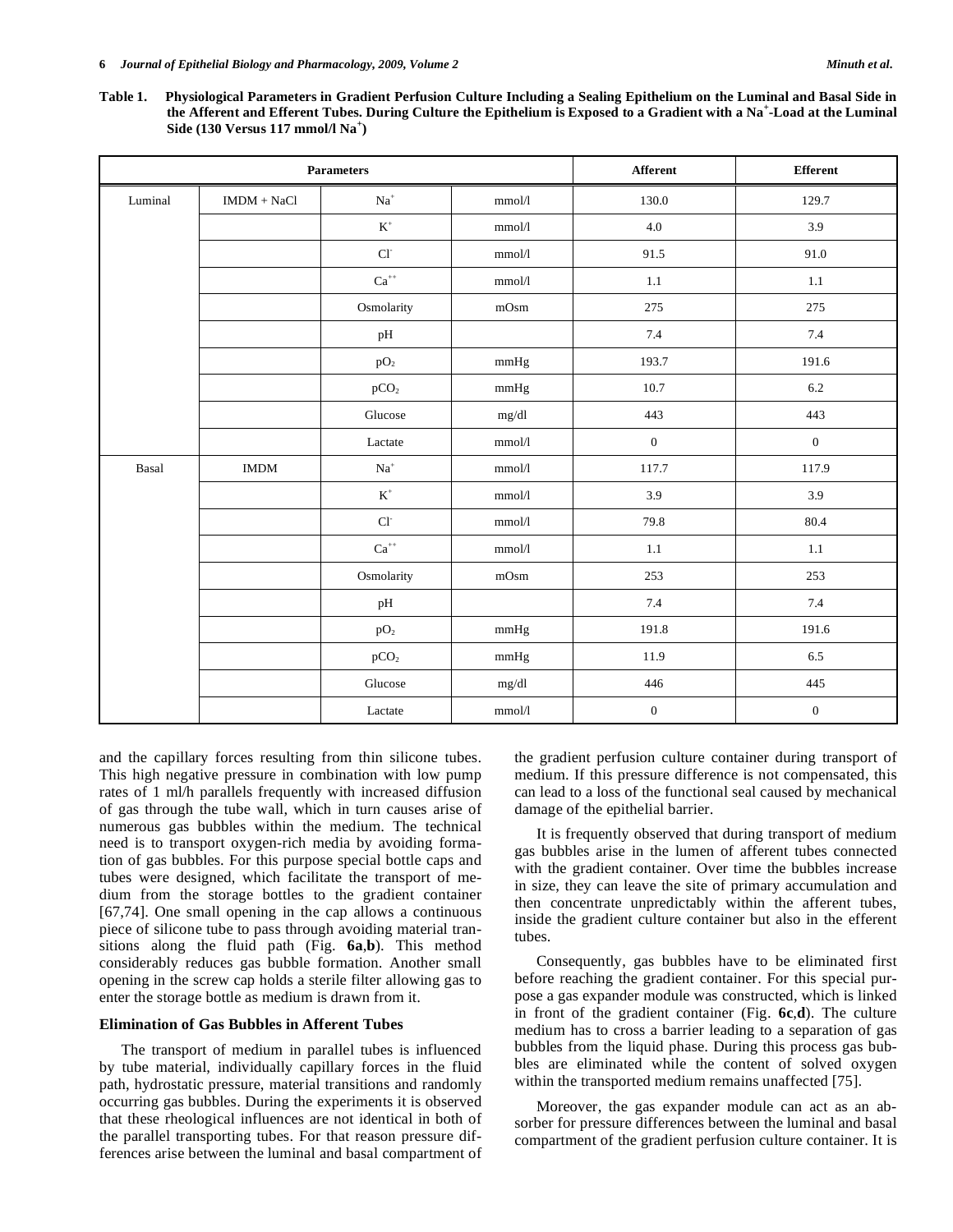#### *Gradient Perfusion Culture - Simulating a Tissue-Specific Journal of Epithelial Biology and Pharmacology, 2009, Volume 2* **7**



**Fig. (6).** Schematic and photographic images of advanced technical equipment for gradient perfusion culture. (**a, b**) Illustration of newly developed closures for media bottles to minimize the formation of gas bubbles. A continuous piece of silicone tubing is conducted through the closure to allow medium transport without connectors. (**c, d**) Lateral view to the gas expander module. Gas saturated medium enters at the one side of the module, then the medium crosses a barrier allowing gas bubbles to separate and collect in the upper half of the container. (**e, f**) Redesigned gradient perfusion culture container. Medium inlet and outlet are located at the tangential aspects of each tissue carrier. When the gradient container is turned to the lateral side, medium enters at the lowest point (left side), while the outlet (right side) is found at the highest point of the fluid reservoir leading to a continuous and efficient elimination of gas bubbles.

constructed as a parallel and bicameral module. Each chamber of the module is ventilated through a port at the top. This port can be used for bridging the gas phase of both chambers. This again results in identical pressures of liquid in the tubes before reaching the gradient container.

#### **Avoiding Bubbles Inside the Gradient Container**

 To avoid the accumulation of gas bubbles to a critical size within the gradient container the technical contribution is to locate the medium inlet and outlet to the tangential aspects of the tissue carrier [76] (Fig. **6e**,**f**). Then the gradient container is turned from its base to its lateral side. Medium enters now at the lowest point, while the outlet is located at the highest point of the fluid compartment facilitating the outflow of gas bubbles. Due to this improved flow geometry gas bubbles cannot accumulate but are continuously eliminated during medium transport. Thus, the combination of newly constructed bottle caps including special tubes, a gas expander module and the redesigned gradient perfusion culture container leads to a drastic reduction of gas bubbles throughout the culture period, which in turn increases the harvest of intact epithelia.

## **SEAL PILOTS EFFERENT FLOW**

 In gradient perfusion culture epithelia have to be provided in parallel at the luminal and basal side with medium. During a long term culture period of 14 days the epithelia



**Fig. (7).** The flow of medium inside a gradient perfusion culture container is directed by the epithelial seal. To ensure equal transport rates of medium parallel channels of a peristaltic pump are used. (**a**) This is simply to perform, when two separate channels including two separate tubes for transport of medium are used. (**b, c**) An identical transport rate of medium is not any more achieved when the parallel tubes are bridged by a gradient container including a non-sealing epithelium. Mixing of both media occurs inside the gradient container. The degree of mixed medium cannot be predicted, which in turn leads to an unequal transport of medium either to the one (**b**) or to the other (**c**) waste bottles. (**d**) Parallel transport of medium is only obtained when both tubes are bridged by a gradient culture container including a completely sealing epithelium.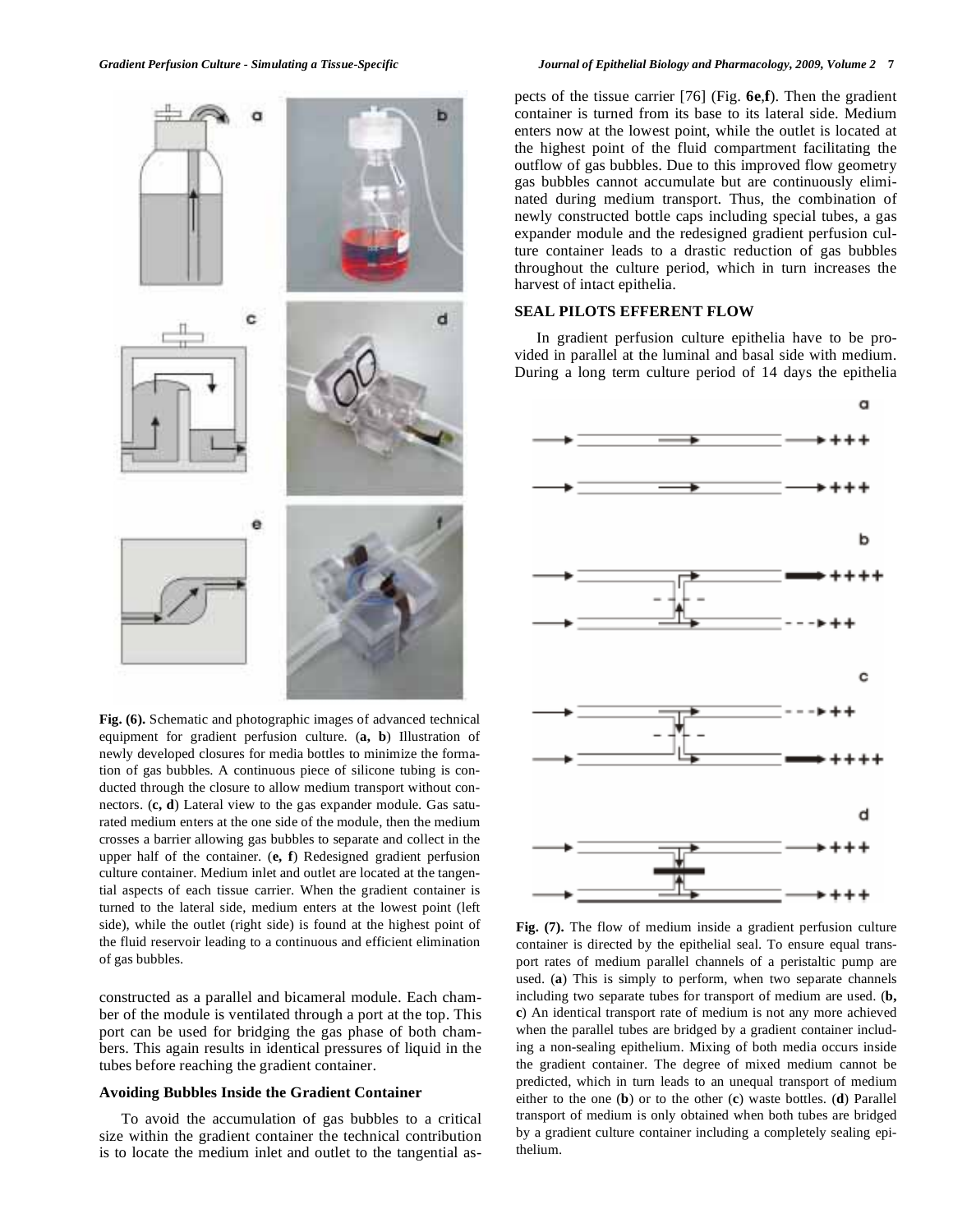must withstand the resulting rheological forces and have to maintain a physiological barrier between the luminal and basal compartment in the gradient container as it is known from the organ site where they were derived [77].

 To ensure equal transport rates of medium parallel channels of a peristaltic pump are used. Principally this is simply to perform, when two separate channels including two separate tubes for transport of medium are used (Fig. **7a**). However, an identical transport rate of medium is not any more achieved when the parallel tubes are bridged by a gradient container including a non-sealing epithelium (Fig. **7b**,**c**). In this case a mixing of both media occurs inside the gradient container. Experimental reality shows that the degree of mixed medium cannot be predicted, which in turn leads to an unequal transport of medium either to the one (Fig. **7b**) or to the other (Fig. **7c**) waste bottle. In consequence, parallel transport of medium is only obtained when both tubes are bridged by a gradient culture container including a completely sealing epithelium (Fig. **7d**).

 When a tissue carrier with a growing epithelium is inserted in the gradient container crude handling has to be avoided. It may produce mechanically micro-injuries in the cell layer, which results in leakage of the barrier. Most important, the seal is made not only by the epithelium but in close cooperation with a selected support including the tissue carrier. For that reason different kinds of leakage occur. For example, edge damage can be found at sites, where epithelial cells, support and polymer material of the tissue carrier do not stay in close contact (Fig. **8a**). An epithelial leak may appear when the cultured cells do not grow to perfect confluence on the support or do not develop complete sealing between neighboring cells due to cell biological reasons (Fig. **8b**). Damage may also occur due to pressure differences lifting one of the waste bottles higher than the other. Only a careful mounting of the tissue carrier, a slow transport of medium and a perfect growth of cells in combination keeps the gradient container separated in a luminal and basal compartment, so that mixing of the two media does not occur (Fig. **8c**).

## **EMBOLIC OBSTRUCTION IN EFFERENT TUBES**

 The crucial technical problem in gradient perfusion culture is that the epithelial cells grow on a support, which vibrates between the luminal and basal compartment depending on the environmental pressure to a more or less extent. As long as the epithelia are kept on mechanically rigid support materials such as nitrocellulose or polycarbonate filters, the transport of media will not severely affect the barrier function since a certain mechanical stability is given by compensating the pressure difference to a certain degree. However, in multiple cases epithelia are kept on mechanically more fragile collagen supports. These can only be well preserved in the gradient container as long as pressure differences between the luminal and basal compartment are minimized.

 Pressure differences do not only arise in afferent tubes, but also in efferent tubes. They can be caused by lifting only one of the waste bottles, but also by embolic obstruction. During experimental run gas bubbles can be imported, but they do also arise due to the respiratory activity of the cultured epithelia within a gradient container. During a long



**Fig. (8).** Schematic illustration of epithelial damage during run of gradient perfusion culture. (**a, b**) Leakage in the seal may occur by edge damage (**a**) or lack of confluence (**b**). (**c**) For a functional barrier it is essential that the growing epithelium produces a perfect seal together with the support and the tissue carrier. No epithelial tissue damage will occur as long as pressure is identical at the luminal and basal side of the gradient culture container  $(\Delta p = 0)$ . (**d**) However, small gas bubbles (small black dot), for example in the luminal efferent tube, will increase the pressure in the luminal compartment resulting in an extension of the epithelium towards the basal side  $(\Delta p > 0)$ . (**e**) As gas bubble grow in diameter (bigger black dot) a further pressure increase in the luminal compartment occurs ( $\Delta p > 0$ ) so that the epithelium disrupts during run of the experiment.

term culture period they increase in diameter. Part of them is leaving the gradient container towards an efferent tube. This in turn leads to obstruction of the medium outflow. However, perfect culture in a gradient container only occurs in the absence of a pressure difference between the luminal and basal compartment (Fig. 8c;  $\Delta p = 0$ ). As the obstruction ran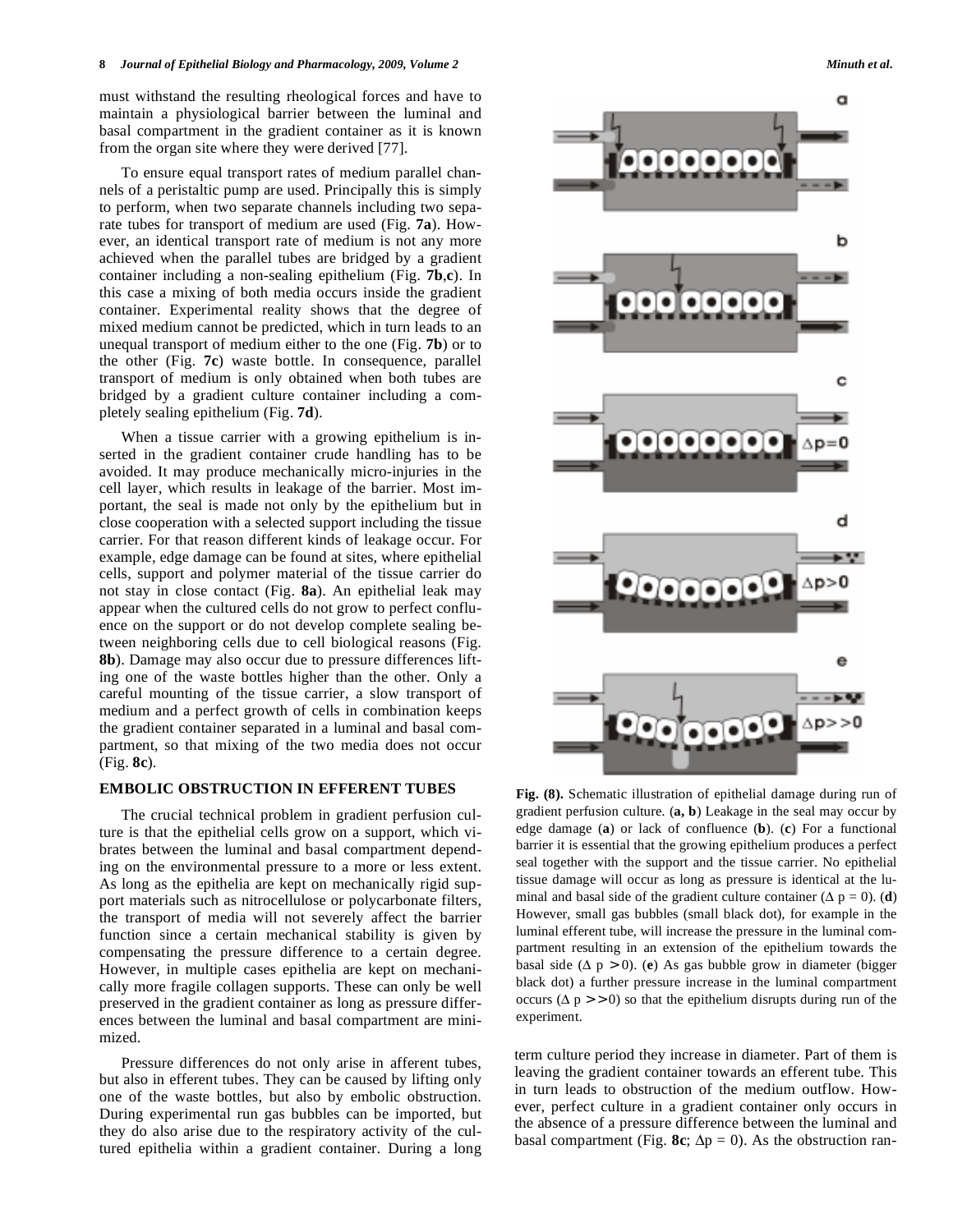domly affects only the basal or the apical medium transport the resulting pressure difference causes a protrusion of the epithelium towards the side of lower pressure (Fig.  $8d$ ;  $\Delta p$  > 0). An increasing pressure difference will finally result in the mechanical disruption of the epithelial barrier (Fig.  $8e$ ;  $\Delta p$ )  $> 0$ ).

## **MONITORING THE EPITHELIAL BARRIER**

 After the careful insertion of a tissue carrier into a gradient perfusion culture container both the apical and the basal side of the epithelium can be provided with media. Depending on the state of development identical or individual medium composition is offered. If an immature epithelium is inserted a sealing barrier between the luminal and basal compartment is not established yet. Consequently, an uncontrolled exchange of fluid between the luminal and basal compartment of the epithelium may occur until the epithelium has matured during ongoing culture.

 Electrophysiological registration of trans-epithelial potential difference and resistance over 14 days in a continuous process proved less suitable to control the development and maintenance of a sealing barrier during long term gradient perfusion culture experiments. Electrode fouling, resulting tissue damage and a decreased degree of cellular differentiation were observed. Addition of radiolabeled molecules to the luminal culture medium in combination with detection of radioactivity in the basal medium path seems possible. However, this is not preferred since non-radioactive fluorescent molecules can be employed better to monitor the quality of the epithelial barrier throughout a long term gradient perfusion culture period.

 A simple and cost saving method to detect nonphysiological epithelial leaks is to transport IMDM containing phenol red (order # 21980 - 032; Gibco/Invitrogen) at the luminal compartment, while IMDM without phenol red (order # 21056 - 023; Gibco/Invitrogen) is provided at the basal side of the gradient container. Photometrically recorded traces of phenol red indicator in the clear medium indicate mixing of both media and demonstrate the leakage of the epithelium. Only experiments with a perfect parallel transport of red and clear media in the waste bottles indicate a successful barrier function.

 A further way of detecting epithelial leakage is to collect medium samples just before and after the luminal and basal compartment of the gradient perfusion container and to analyze these samples in a blood electrolyte analyzer (Table **1**). As the media used in the luminal and basal fluid path differ in their electrolyte composition, the stability of the fluid gradient can be controlled over days. In this case the concentrations of key electrolytes (e.g. Na or Cl) or osmolarity in medium are compared as well in afferent and efferent tubes at the luminal and basal compartment of the gradient perfusion culture container [64,65,73].

#### **HARVESTING DIFFERENTIATED EPITHELIA**

 A parallel transport of medium during experimental run shows that an intact barrier is established. The biological seal is produced by the epithelial cells during gradient perfusion culture. This development is a rather complex cell biological process starting with the formation of cell-cell-contacts, followed by the intense adhesion to the extracellular matrix and the definition of polarization [44]. A complex concert of further influences such as paracrine factors, growth factors, hormones, nutrition, respiratory gas, metabolites and biophysical stress such as hydrostatic pressure or fluid osmolarity stimulates the development from an immature state towards a physiological epithelial barrier (Fig. **1**). As a consequence, the junction belt between the luminal and lateral plasma membrane is functionally closed so that the paracellular shunt is controlled [77]. From this point of development onward exclusively the epithelial cells control, which electrolytes or other molecules are allowed to pass the barrier. Once the development is finished, the luminal and basal fluid environments are completely separated by the epithelium during gradient perfusion culture. Under these conditions the development of embryonic cells towards a matured renal collecting duct epithelium was investigated [62,64- 67,75,78-82]. During a culture period of 14 days the epithelium was provided with 1 ml/h on the basal side with IMDM, while on the luminal side IMDM  $+ 12$  mmol/l NaCl was transported. Immuno-histochemistry demonstrates that a polarized collecting duct epithelium with a nephron-specific differentiation profile is harvested (Fig. **9**). The occurrence of laminin  $v1$  for example shows, that the epithelium rests on a newly synthesized basal lamina (Fig. **9a**). The upregulation of cingulin reveals the formation of a tight junctional complex between the luminal and lateral plasma membrane (Fig. **9b**), while the label for Na/K-ATPase (Fig. **9c**), aquaporin (AQP 3, Fig. **9d**) and Cox 2 (Fig. **9e**) demonstrates the presence of typical functional features. Finally, occurrence of cytokeratin 19 (Fig. **9f**), cytokeratin EndoA (Fig. **9g**) and e-cadherin (Fig. **9h**) exhibits further nephronspecific characteristics.

# **APPLICATIONS OF GRADIENT PERFUSION CUL-TURE**

 Up to date more than 180 reviewed papers including patents could be found dealing with Minusheet® perfusion culture technology. Among them over 40 are reviewed papers using Minusheet® gradient perfusion culture technique. Related literature is listed: www.biologie.uni-regensburg.de/ Anatomie/Minuth/proceedings.htm.

#### **Renal Collecting Duct Epithelium**

 Experiments with gradient perfusion culture were started years ago in our laboratory to investigate the maturation of an embryonic collecting duct epithelium derived from renal stem/progenitor cells [62,64-67,75,78,79,80-82]. In this coherence it was found that differentiation of a renal epithelium takes an unexpected long period of 14 days and is dependent on the electrolyte composition offered at the luminal and basal side. Only in an electrolyte gradient specific features such as binding for PNA-lectin or binding of monoclonal antibodies 503 and 703 - all of them specifically reacting on renal collecting duct cells - were found to be upregulated. Applying gradient perfusion culture it became for the first time possible to investigate the maturation of an embryonic epithelium under realistic conditions as found during development within an organ.

# **Ophalmology**

 Successful perfusion culture in a gradient container was performed with retina [69,83-88]. In contrast to static culture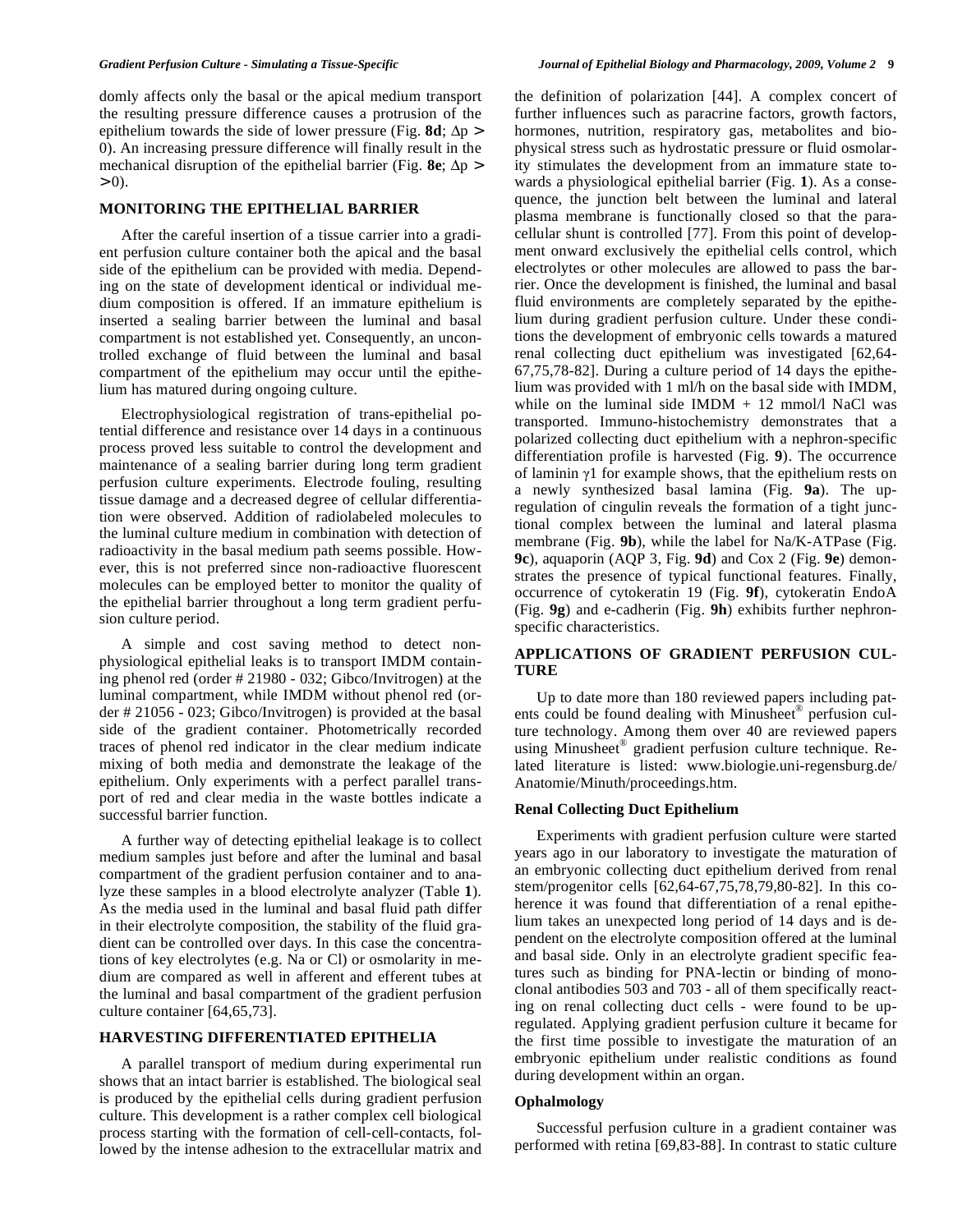

**Fig. (9).** Immunohistochemistry on cryosections of an epithelium kept for 14 days in gradient perfusion culture with IMDM on the basal side and IMDM  $+ 12$  mmol/l at the luminal side. (a) Antilaminin  $\gamma$ 1 shows, that the epithelium rests on a newly synthesized basal lamina. (**b-e**) Positive reaction with anti-cingulin reveals the formation of a junctional complex between the luminal and lateral plasma membrane (**b**), while the label for Na/K-ATPase (**c**), aquaporin 3 (AQP 3, (**d**) and Cox 2 (**e**) demonstrates the presence of cell-specific functional features. (**f-h**) Expression of cytokeratin 19 (**f**) and cytokeratin EndoA (**g**) and e-cadherin (**h**) presents nephronspecific antigens. Basal lamina — asterisk; lumen — arrow.

it could be shown, for example, that neurons and retinal pigment epithelium maintains a perfect morphology for at least 10 days. This opens new perspectives for safety testing of pharmaceuticals designed for intraocular application. The new approach opens now the possibility to investigate *in vitro* the wide field of related regeneration.

#### **Blood-Retina and Blood-Brain Barrier Tests**

 For pharmaceutical studies experiments with blood-retina and blood-brain barrier were performed in gradient perfusion culture to investigate drug permeation by different methods [89,90]. The permeation characteristics displayed an intact polarized expression of efflux pumps such as multidrug resistance protein (P-gp) and multidrug resistance-associated protein (MRP).

## **Blood-Air Barrier**

 Investigations on lung were performed with gradient perfusion culture [91-94]. In those experiments cellular interactions and the alveolar metabolism were investigated. When pneumocytes and endothelial cells were co-cultured on a polycarbonate filter within a gradient perfusion container characteristic morphological features were developed and tight junctions were sealing the blood-air barrier. It was concluded that gradient perfusion culture in combination with pneumocytes and endothelial cells is a promising realistic model to investigate dose-controlled exposure of airborne particles, features of barrier transport and repair mechanisms after alveolar injury.

#### **Blood-Gas Barrier**

 Experiments on fish swim bladder gas gland was successfully performed with gradient perfusion culture [95]. Cells of gas gland were cultured at the interface between gas and medium. The epithelium revealed a typical polarity and functionality as observed in the *in vivo* situation.

## **Pharmaceutical Application**

 Pharmaceuticals were applied in gradient perfusion culture [71, 96-98]. It was found for example that the gradient perfusion culture with Caco-2 cells generated sealing epithelia and revealed reproducible results much earlier than traditional 21-day static cultures. In addition, the permeability coefficient of several model compounds across Caco-2 cells was in gradient perfusion culture approximately twofold higher than obtained with static conditions.

#### **Regenerating Vessels**

 Development on micro-vessels was made by gradient perfusion culture [99,100]. In these experiments capillarylike structures were found in the luminal portion of perfused vessel equivalents. It is shown that pulsatile perfusion promotes better the development of a capillary-like network than continuous transport of medium.

# **Reparing Epidermis**

 Epidermis equivalents were generated with gradient perfusion culture [101]. Composite grafts of INTEGRA<sup>®</sup> matrix and human keratinocytes were cultured in a gradient container in order to evaluate the potential for the cost-effective engineering of full-thickness skin grafts and the treatment of ulcers.

#### **Non-Epithelial Barrier**

 Experiments related to non-epithelial biomaterial testing were performed with dentin discs in gradient perfusion culture [102-109]. Polymerized dental resin materials release residual monomers that may interact with pulp tissue. This modified dentin barrier test reveals as an ideal model to investigate described effects. New insights in permeability testing of gelatine membranes were obtained by using fibroblasts in a gradient container [110].

#### **Over-View**

Finally, basic information due to Minusheet<sup>®</sup> gradient perfusion culture technique was earlier described [63,75].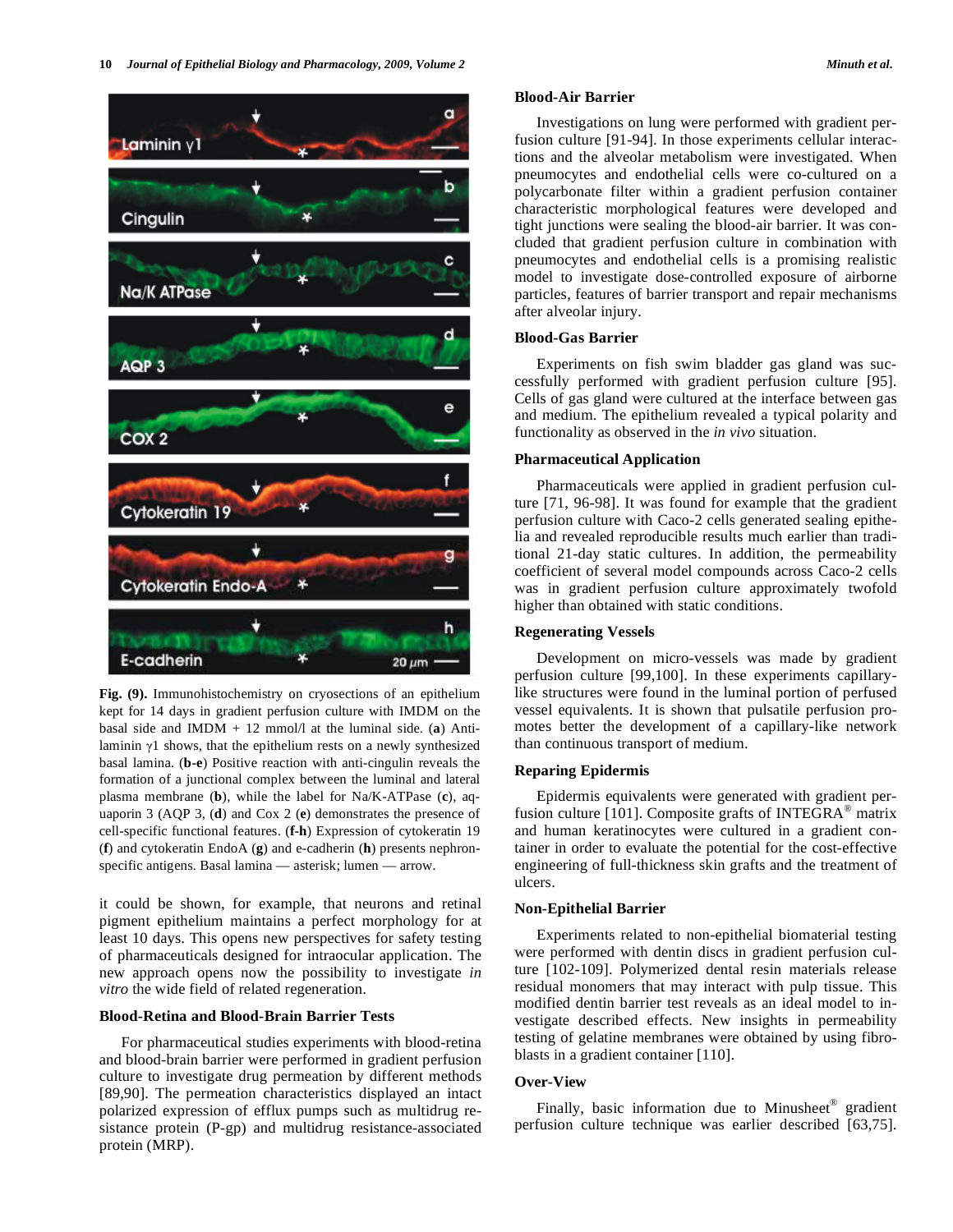The increasing applications made it necessary to write this article focussing to actual applications.

# **CONCLUSIONS**

 During the last years a versatile modular system for the generation of epithelia within a gradient perfusion culture container was elaborated. With respect to the numerous factors that influence epithelial development the culture system was designed to allow individual control of a number of important environmental parameters. That way the microenvironment within the gradient perfusion culture container can be fine-tuned to meet the physiological needs of numerous types of epithelia. An innovative construction principle allows the application of gradient perfusion culture at minimal financial expenditure and the individual modules can be combined as needed to build a number of advanced customized culture set-ups. Thus, a variety of epithelia can be kept under tissue-specific conditions to study adherence on new biomaterials, cellular communication, epithelial development and effects of newly developed pharmaceuticals.

# **ACKNOWLEDGEMENTS**

 The skillful technical assistance of Mr. Anthonie Maurer is gratefully acknowledged.

 Technical information: Minucells and Minutissue GmbH, D-93077 Bad Abbach, Germany, www. minucells.de. Scientific information: Will W. Minuth, Molecular and Cellular Anatomy, University of Regensburg, Universitätstrasse 31, D - 93053 Regensburg, Germany; Tel: +49 (0) 941 943 2876; Fax: +49 (0) 941 943 2868; E-mail: will.minuth@vkl.uni-regensburg.de

## **REFERENCES**

- [1] Ojeh NO, Frame JD, Navsaria HA. *In vitro* characterization of an artifical dermal scaffold. Tissue Eng 2001; 7(4): 457-72.
- [2] Jahoda CA, Reynolds AJ. Hair follicle dermal sheath cells: unsung participants in wound healing. Lancet 2001; 358(9291): 1445-8.
- [3] Gusic RJ, Myung R, Petko M, Gaynor JW, Gooch KJ. Shear stress and pressure modulate saphenous vein remodeling *ex vivo*. J Biomech 2005 ; 38(9): 1760-9.
- [4] Brown RA, Philips JB. Cell responses to bimimetic protein scaffolds used in tissue repair and engineering. Int Rev Cytol 2007; 262: 75-150.
- [5] Metcalfe AD, Ferguson MW. Skin stem and progenitor cells: using regeneration as a tissue engineering strategy. Cell Mol Life Sci 2008; 65(1): 24-32.
- [6] Nerem RM, Seliktar D. Vascular tissue engineering. Annu Rev Biomed Eng 2001; 3: 225-43.
- [7] Jockenhoevel S, Zund G, Hoerstrup SP, Schnell A, Turina M. Cardiovascular tissue engineering: a new laminar flow chamber for *in vitro* improvement of mechanical tissue properties. ASAIO J 2002; 48(1): 8-11.
- [8] Le Brocq M, Leslie SJ, Milliken P, Megson IL. Endothelial dysfunction: from molecular mechanisms to measurement, clinical implications, and therapeutic opportunities. Antoxid Redox Signal 2008; 10(9): 1631-74.
- [9] Kawamoto A, Losordo DW. Endothelial precursor cells for cardiovascular regeneration. Trends Cardiovasc Med 2008; 18(1): 33-7.
- [10] Vacanti JP, Langer R. Tissue engineering: the design and fabrication of living replacement devices for surgical reconstruction and transplantation. Lancet 1999; 354(1): SI32-4.
- [11] Langer RS, Vacanti JP. Tissue engineering: the challenges ahead. Sci Am 1999; 280(4): 86-9.
- [12] Gerlach JC, Zeilinger K, Patzer JF. Bioartificial liver systems: why, what, whither? Regen Med 2008; 3(4): 575-95.
- [13] Lysy PA, Campard D, Smets F, Najimi M, Sokal EM. Stem cells for liver tissue repair: current knowledge and perspectives. World J Gastroenterol 2008; 14(6): 864-75.
- [14] Donato MT, Lahoz A, Castell JV, Gomez-Lechon MJ. Cell lines: a tool for *in vitro* drug metabolism studies. Curr Drug Metab 2008; 9(1): 1-11.
- [15] Hollande E, Cantet S, Ratovo G, Daste G, Bremont F, Fanjul M. Growth of putative progenitors of type II pneumocytes in culture of human cystic fibrosis alveoli. Biol Cell 2004; 96(6): 429-41.
- [16] Van Vranken BE, Rippon HJ, Samadikuchaksaraei A, Trounson AO, Bishop AE. The differentiation of distal lung epithelium from embryonic stem cells. Curr Protoc Stem Cell Biol 2007; 1: Unit 1G1
- [17] Sporty JL, Horalkova L, Ehrhardt C. *In vitro* cell culture models for the assessments of pulmonary drug disposition. Expert Opin Drug Metab Toxicol 2008; 4(4): 333-45.
- [18] Humes HD. Bioartificial kidney for full renal replacement therapy. Semin Nephrol 2000; 20(1): 71-82.
- [19] Pariente JL, Bordenave L, Bareille R, Baquey C, Le Guillou M. Cultured differentiated human urothelial cells in the biomaterials field. Biomaterials 2000; 21(8): 835-9.
- [20] Crallan RA, Georgopoulos NT, Southgate J. Experimental models of human bladder carcinogenesis. Carcinogenesis 2006; 27(3): 374- 81.
- [21] Eblin KE, Bredfeldt TG, Gandolfi AJ. Immortalized human urothelial cells as a model of arsenic-induced bladder cancer. Toxicology 2008; 248(2-3): 67-76.
- [22] Hayashi K, Ando N, Ozawa S, *et al*. A neo-esophagus reconstructed by cultured human esophageal epithelial cells, smooth mucle cells, fibroblasts, and collagen. ASAIO J 2004; 50(3): 261-6.
- [23] Kavvada KM, Murray JG, Moore VA, Coombes AG, Hanson PJ. A collagen IV matrix is required for guinea pig gastric epithelial cell monolayers to provide an optimal model of the stomach surface for biopharmaceutical screening. J Biomol Screen 2005; 10(5): 495- 507.
- [24] Croagh D, Chen S, Tikoo A, *et al*. Reconstitution of stratified murine and human oesophageal epithelia in an *in vivo* transplant culture system. Scand J Gastroenterol 2008; 43(10): 1158-68.
- [25] Kong J, Nalagawa H, Isaryawongse B, *et al*. Induction of internalization in human oesophageal keratinocytes is a multi-step process. Carcinogenesis 2009; 30(1): 122-30.
- [26] Ziegelaar BW, Aigner J, Staudenmaier R, *et al*. The characterisation of human respiratory epithelial cells cultured on resorbable scaffolds: first steps towards a tissue engineered tracheal replacement. Biomaterials 2002; 23(6): 1425-38.
- [27] Kojima K, Vacanti CA. Generation of a tissue-engineered tracheal equivalent. Biotechnol Appl Biochem 2004; 39(3): 257-62.
- [28] Widdicombe JH, Sachs LA, Morrow JL, Finkbeiner WE. Expansion of cultures of human tracheal epithelium with maintenance of differentiated structure and function. Biotechniques 2005; 39(2): 249-55.
- [29] Shibeshi W, Abranham G, Kneuer C, *et al*. Isolation and culture of primary equine tracheal epithelial cells. In Vitro Cell Dev Biol Anim 2008; 44(7): 179-84.
- [30] Stennert E, Siefer O, Zheng M, Walger M, Mickenhagen A. *In vitro* culturing of porcine tracheal mucosa as an ideal model for investigating the influence of drugs on human respiratory mucosa. Eur J Arch Otolaryngol 2008; 265(9): 1075-81.
- [31] Rothen-Rutishauser B, Mueller L, Blank F, Brandenberger C, Muelfeld C, Gehr P. A newly developed *in vitro* model of the human epithelial airway barrier to study the toxic potential of nanoparticles. ALTEX 2008; 25(3): 1991-6.
- [32] Bhadriraju K, Hansen LK. Hepatocyte adhesion, growth and differentiated function on RGD-containing proteins. Biomaterials 2000; 21(3): 267-72.
- [33] Bianco P, Robey PG. Stem cells in tissue engineering. Nature 2001; 414(6859): 118-21.
- [34] Pilot F, Lecuit T. Compartimentalized morphogenesis in epithelia: from cell to tissue shape. Dev Dyn 2005; 232(3): 685-694.
- [35] Kilgour JD, Simpson SA, Alexander DJ, Reed CJ. A rat nasal epithelial model for predicting upper respiratory tract toxicity: *in vivo*-*in vitro* correlations. Toxicology 2000; 154(1): 39-45.
- [36] Vogt F, Stein A, Rettemeier G, *et al*. Long-term assessment of a novel biodegradable paclitaxel-eluting coronary polylactide stent. Eur Heart J 2004; 25(15): 1330-40.
- [37] Evans MD, McFarland GA, Taylor S, Walboomers XF. The response of healing corneal epithelium to grooved polymer surfaces. Biomaterials 2005; 26(14): 1703-11.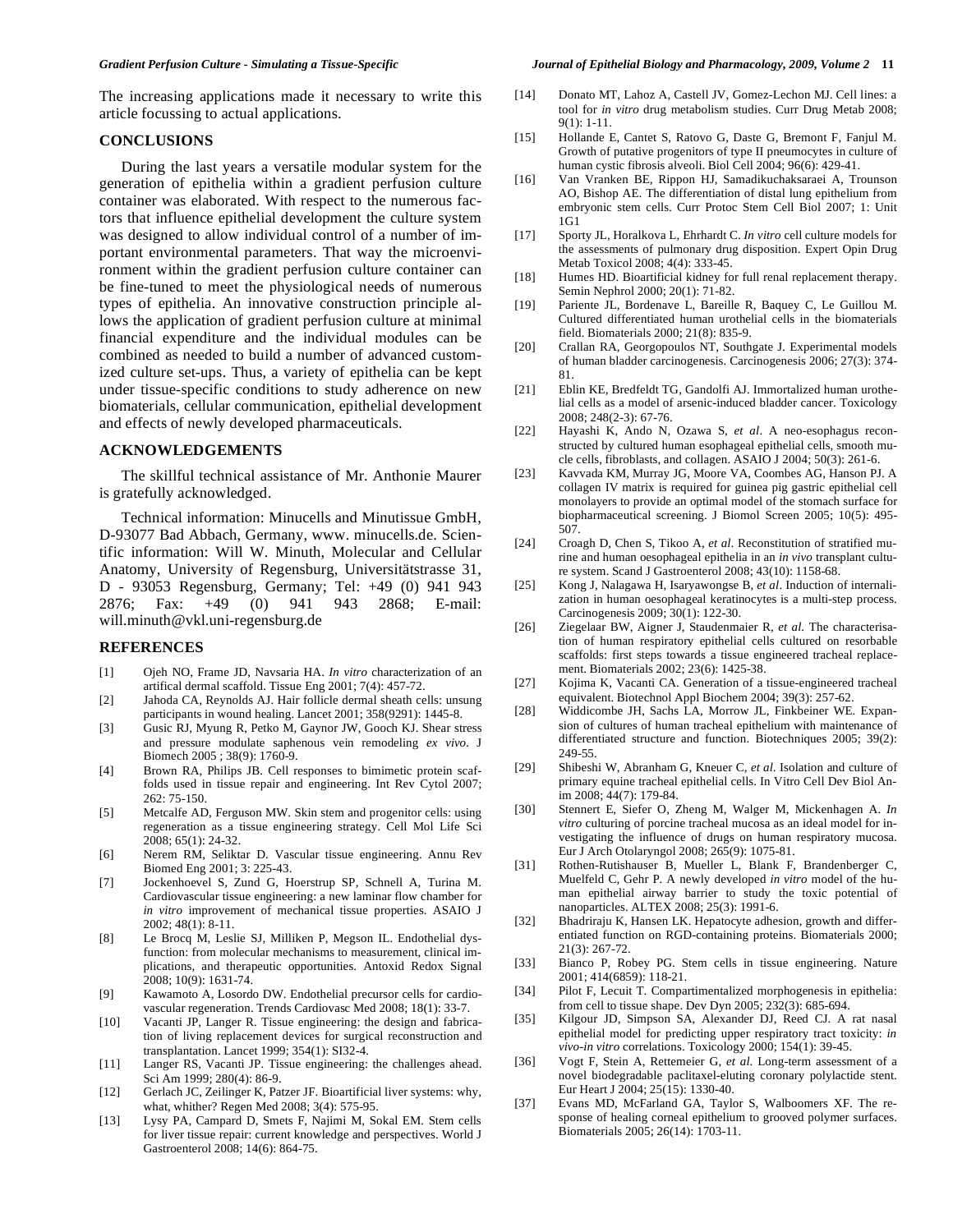- [38] Pins GD, Toner M, Morgan JR. Microfabrication of an analog of the basal lamina: biocompatible membranes with complex topographies. FASEB J 2000; 14(3): 593-602.
- [39] Korah R, Das K, Lindy ME, Hameed M, Wieder R. Coordinate loss of fibroblast growth factor 2 and laminin 5 expression during neoplastic progression of mammary duct epithelium. Hum Pathol 2007; 38(1): 154-60.
- [40] Prasad CK, Muraleedharan CV, Krishnan LK. Bio-mimetic composite matrix that promotes endothelial cell growth for modification of biomaterial surface. J Biomed Mater Res A 2007; 80(3): 644-54.
- [41] Van Vranken BE, Romanska HM, Polak JM, Rippon HJ, Shannon JM, Bishop AE. Coculture of embryonic stem cells with pulmonary mesenchyme: a microenvironment that promotes differentiation of pulmonary epithelium. Tissue Eng 2005; 11(7-8): 1177-87.
- [42] Mrsny RJ. Modification of epithelial tight junction integrity to enhance transmucosal absorption. Crit Ther Drug Carrier Syst 2005; 22(4): 331-418.
- [43] Shurman DL, Glazewski L, Gumpert A, Zieske JD, Richard G. *In vivo* and *in vitro* expression of connexins in the human corneal epithelium. Invest Ophthalmol Vis Sci 2005; 46(6): 1957-65.
- [44] Lacorre DA, Baekkevold ES, Garrido I, *et al*. Plasticity of endothelial cells: rapid dedifferentiation of freshly isolated high endothelial venule endothelial cells outside the lymphoid tissue microenvironment. Blood 2004; 103(11): 4164-72.
- [45] Cho EH, Yang YI, Mun CW, Kim JK. Tissue-engineered semimicroporous segmented polyetherurethane vascular prothesis. J Biomater Sci Polym Ed 2005; 16(6): 775-90.
- [46] Ferrari S, Pellegrini G, Mavilio F, De Luca M. Gene therapy approaches for epidermolysis bullosa. Clin Dermatol 2005; 23(4): 430-6.
- [47] Li Y, Yang J, Luo JH, Dedhar S, Liu Y. Tubular epithelial cell dedifferentiation is driven by the helix-loop-helix transcriptional inhibitor Id1. J Am Soc Nephrol 2007; 18(2): 449-60.
- [48] Flieger A, Golka K, Schulze H, Follmann W. Primary cultures of human urothelial cells for genotoxicity testing. J Toxicol Environ Helath A 2008; 71(13-14): 930-5.
- [49] Terramani TT, Eton D, Bui PA, Wang Y, Weaver FA, Yu K. Human macrovascular endothelial cells: optimization of culture conditions. In Vitro Cell Dev Biol Anim 2000; 36(2): 125-32.
- [50] Kurosawa H, Yuminamochi E, Yasuda R, Amano Y. Morphology and albumin secretion of adult rat hepatocytes cultured on a hydrophobic porous expanded polytetrafluorethylene membrane. J Biosci Bioeng 2003; 95(1): 59-64.
- [51] Toimela T, Maenpaa H, Mannerstrom M, Tahti H. Development of an *in vitro* blood-brain barrier model-cytotoxicity of mercury and aluminum. Toxicol Appl Pharmacol 2004; 195(1): 73-82.
- [52] Suzuki M, Mimuro H, Suzuki T, Park M, Yamamoto T, Sasakawa C. Interaction of CagA with Crk plays an important role in Helicobacter pylori-induced loss of gastric epithelial cell adhesion. I Exp Med 2005; 202(9): 1235-47.
- [53] Lechler T, Fuchs E. Asymetric cell divisions promote stratification and differentiation of mammalian skin. Nature 2005; 437(70056): 275-80.
- [54] Iwaguro H, Asahara T. Endothelial progenitor cell culture and gene transfer. Methods Mol Med 2005; 112: 239-47.
- [55] Monga SP, Hout MS, Baum MJ, *et al*. Mouse fetal liver cells in artificial capillary bed in three-dimensional four-compartment bioreactors. Am J Pathol 2005; 167(5): 1279-92.
- [56] Hyatt BA, Shangguan X, Shannon JM. FGF-10 induces SP-C and Bmp4 and regulates proximal-distal patterning in embryonic tracheal epithelium. Am J Physiol Lung Cell Mol Physiol 2004; 287(6): L1116-26.
- [57] Poumay Y, Dupont F, Marcoux S, Leclercq-Smekens M, Herin M, Coquette A. A simple reconstructed human epidermis: preparation of the culture model and utilization in *in vitro* studies. Arch Dermatol Res 2004; 296(5): 203-11.
- [58] Baehr C, Reichel V, Fricker G. Choroid plexus epithelial monolayers – a cell culture model from porcine brain. Cerebrospinal Fluid Res 2006; 21: 3-13.
- [59] Tummers M, Yamashiro T, Thesleff I. Modulation of cell fate of the root *in vitro.* J Dent Res 2007; 86(11): 1063-7.
- [60] Zozulya A, Weidenfeller C, Galla HJ. Pericyte-endothelial cell interaction increases MMP-9 secretion at the blood –brain barrier *in vitro*. Brain Res 2008; 1189: 1-11.
- [61] Minuth WW, Rudolph U. A compatible support system for cell culture in biomedical research. Cytotechnology 1990; 4: 181-9.
- [62] Minuth WW, inventor. Methode zur Kultivierung von Zellen. German Patent DE-PS 3923279, 1990.
- [63] Minuth WW, Strehl R. Technical and theoretical considerations about gradient perfusion culture for epithelia used in tissue engineering, biomaterial testing and pharmaceutical research. Biomed Mater 2007; 2: R1-R11.
- [64] Minuth WW, Aigner J, Kloth S, Steiner P, Tauc M, Jennings ML. Culture of embryonic renal collecting duct epithelia kept in a gradient container. Ped Nephrol 1997; 11: 140-7.
- [65] Minuth WW, Steiner P, Strehl R, Schumacher K, de Vries U, Kloth S. Modulation of cell differentiation in perfusion culture. Exp Nephrol 1999; 7: 394-406.
- [66] Minuth WW, Schumacher K, Strehl R. Renal epithelia in long term gradient culture for biomaterial testing and tissue engineering. Biomed Mater Eng 2005; 15(1-2): 51-63.
- [67] Schumacher K, Strehl R, de Vries U, Minuth WW. Advanced technique for long term culture of epithelia in a continuous luminal basal medium gradient. Biomaterials 2002; 23(3): 805-15.
- [68] Minuth WW, Majer V, Kloth S, Dermietzel R. Growth of MDCK cells on non-transparent supports. In vitro Cell Dev Biol Anim 1994; 30: 12-4.
- [69] Framme C, Kobuch K, Eckert E, Monzer J, Roider J. RPE in perfusion tissue culture and its response to laser application. Ophthalmologica 2002; 6: 320-8.
- [70] Steuer H, Jaworski A, Stoll D, Schlosshauer B. *In vitro* model of the outer blood-retina barrier. Brain Res Protocols 2004; 13: 26-36.
- [71] Masungi C, Borremans C, Willems B, *et al*. Usefullness of a novel Caco-2 cell perfusion system. I. *In vitro* prediction of the absorption potential of passively diffused compounds. J Pharm Sci 2004; 9388(10): 2507-21.
- [72] Strehl R, Schumacher K, Minuth WW. Controlled respiratory gas delivery to embryonic renal epithelial explants in perfusion culture. Tissue Eng 2004; 10(7/8): 1196-203.
- [73] Minuth WW, Schumacher K, Strehl R, Kloth S. Physiological and cell biological aspects of perfusion culture technique employed to generate differentiated tissues for long term biomaterial testing and tissue engineering. J Biomater Sci Polymer Ed 2000; 11(5): 495- 522.
- [74] Minuth WW, inventor. Vorrichtung zum Kultivieren und/oder Differenzieren und/oder Halten von Zellen und/oder Geweben. German Patent; DE 19952847B4, 2006.
- [75] Minuth WW, Strehl R, Schumacher K, deVries U. Long term culture of epithelia in a continuous fluid gradient for biomaterial testing and tissue engineering. J Biomat Sci Polym Ed 2001; 12(13): 353-65.
- [76] Lorenz-Minuth K, inventor; Gradientenkammer zur Kultivierung und/oder Differenzierung von Zellen/Geweben. German Patent; 102004054125A1 pending, 2004.
- [77] Stockmann M, Gitter AH, Sorgenfrei M, Fromm M, Schulzke JD. Low edge damage container insert that adjusts intestinal forceps biopsies into Ussing chamber systems. Pflügers Arch 1999; 438: 107-12.
- [78] Minuth WW, Dermietzel R, Kloth S, Henerkes B. A new method culturing renal cells under permanent perfusionand producing a luminal-basal medium gradient. Kidney Int 1992; 41: 215-9.
- [79] Minuth WW, Stöckl G, Kloth S, Demietzel R. Construction of an apparatus for cell and tissue cultures which enables *in vitro* experiments under organo-typical conditions. Eur J Cell Biol 1992; 57: 132-7.
- [80] Minuth WW, Steiner P, Strehl R, Kloth S. Electrolyte environment modulated differentiation in embryonic renal collecting duct epithelium. Exp Nephrol 1997; 5: 414-22.
- [81] Minuth WW, Aigner J, Kubat B, Kloth S. Improved differentiation of renal tubular epithelium *in vitro* Potential for tissue engineering. Exp Nephrol 1997; 5: 10-7.
- [82] Steiner P, Strehl R, Kloth S, Tauc M, Minuth WW. *In vitro* development and preservation of specific features of collecting duct epithelial cells from embryonic rabbit kidney are regulated by the electrolyte environment. Differentiation 1997; 62: 193-202.
- [83] Spiegel D, Schefthaler M, Kobuch K. Outflow facilities through Descemet's membrane in rabbits. Graef's Arch Clin Exp Ophatalmol 2002; 240: 111-3.